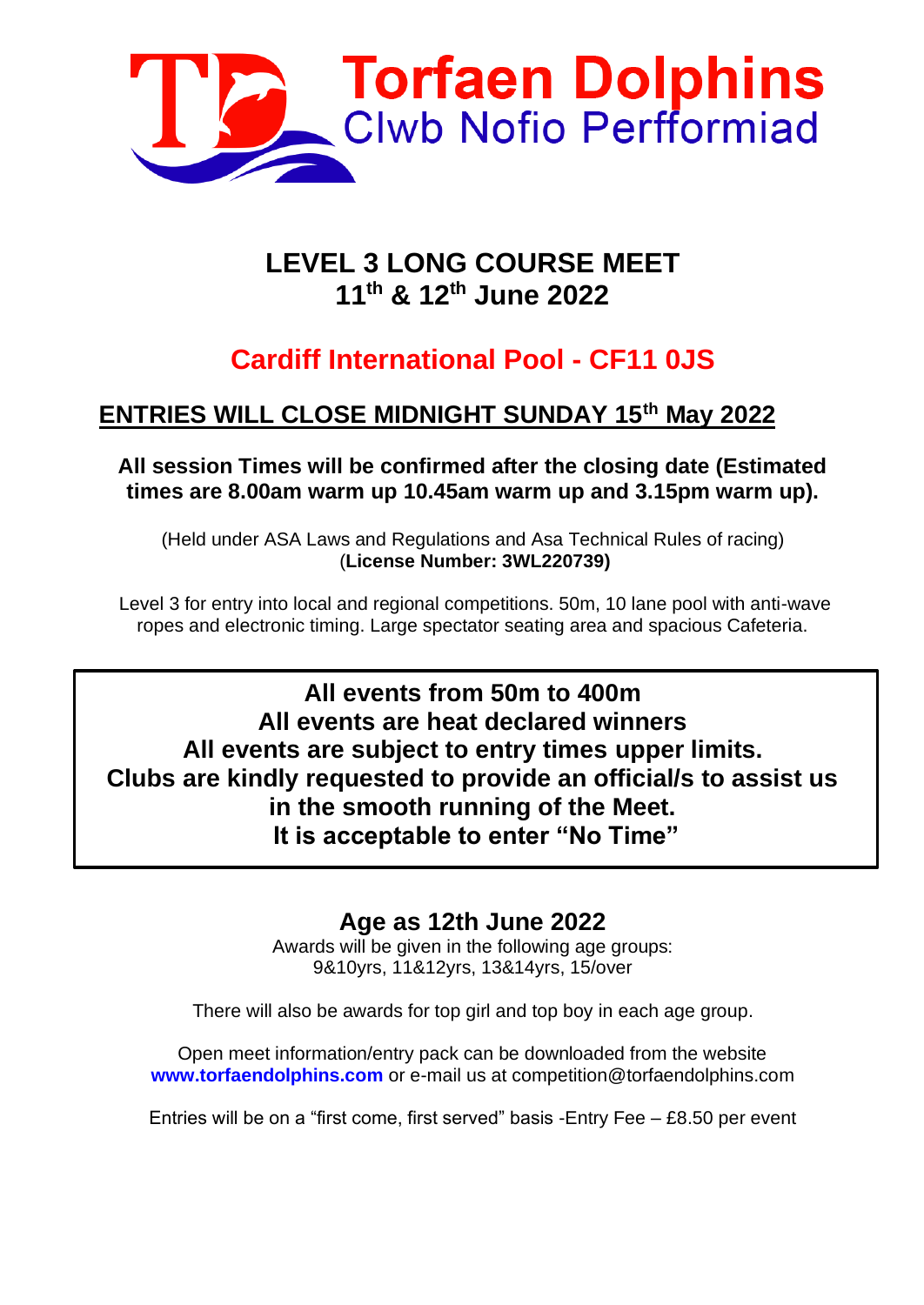

# **PROGRAMME OF EVENTS**

# **Cardiff International Pool - CF11 0JS**

**SATURDAY 11th June 2022**

| Session 1                 |                   |           |                                       |  |  |
|---------------------------|-------------------|-----------|---------------------------------------|--|--|
| Event<br><b>No</b>        | <b>Event</b>      | Gender    | <b>Ages</b>                           |  |  |
| 101                       | 400m Freestyle    | Female    | 11&12yrs, 13&14yrs, 15/over           |  |  |
| 102                       | 400m IM           | Male      | 11&12yrs, 13&14yrs, 15/over           |  |  |
| 103                       | 200m Breaststroke | Female    | 9&10 yrs, 11&12yrs, 13&14yrs, 15/over |  |  |
| 104                       | 50m Butterfly     | Male      | 9&10 yrs, 11&12yrs, 13&14yrs, 15/over |  |  |
|                           |                   | Session 2 |                                       |  |  |
| <b>Event</b><br><b>No</b> | <b>Event</b>      | Gender    | <b>Ages</b>                           |  |  |
| 201                       | 100m Backstroke   | Male      | 9&10 yrs, 11&12yrs, 13&14yrs, 15/over |  |  |
| 202                       | 50m Backstroke    | Female    | 9&10 yrs, 11&12yrs, 13&14yrs, 15/over |  |  |
| 203                       | 200m Freestyle    | Male      | 9&10 yrs, 11&12yrs, 13&14yrs, 15/over |  |  |
| 204                       | 200m IM           | Female    | 9&10 yrs, 11&12yrs, 13&14yrs, 15/over |  |  |
| 205                       | 50m Breaststroke  | Male      | 9&10 yrs, 11&12yrs, 13&14yrs, 15/over |  |  |
|                           |                   | Session 3 |                                       |  |  |
| <b>Event</b><br><b>No</b> | <b>Event</b>      | Gender    | <b>Ages</b>                           |  |  |
| 301                       | 100m Butterfly    | Female    | 9&10 yrs, 11&12yrs, 13&14yrs, 15/over |  |  |
| 302                       | 200m Butterfly    | Male      | 9&10 yrs, 11&12yrs, 13&14yrs, 15/over |  |  |
| 303                       | 200m Backstroke   | Female    | 9&10 yrs, 11&12yrs, 13&14yrs, 15/over |  |  |
| 304                       | 100m Breaststroke | Male      | 9&10 yrs, 11&12yrs, 13&14yrs, 15/over |  |  |
| 305                       | 50m Freestyle     | Female    | 9&10 yrs, 11&12yrs, 13&14yrs, 15/over |  |  |
| 306                       | 100m Freestyle    | Male      | 9&10 yrs, 11&12yrs, 13&14yrs, 15/over |  |  |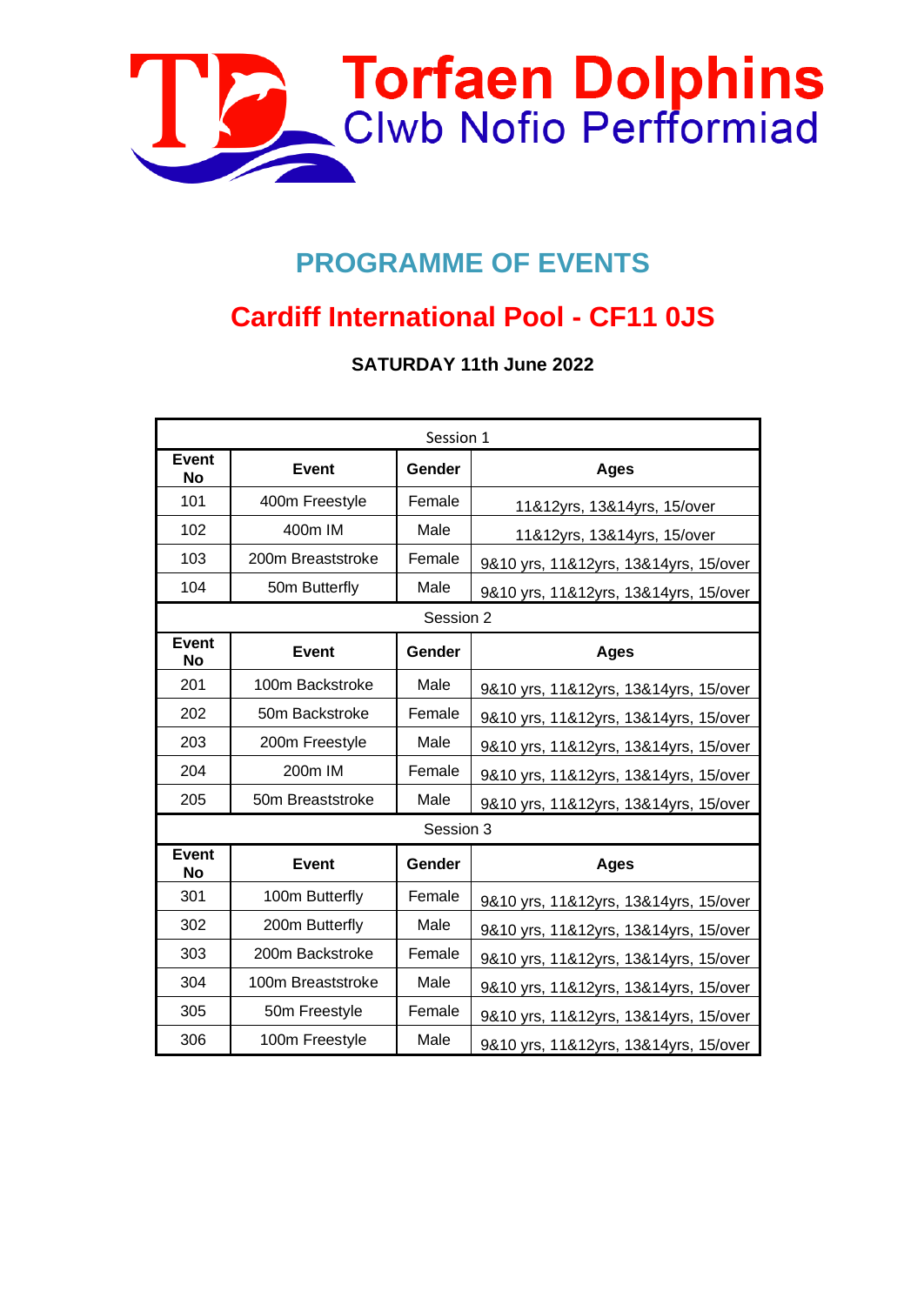

# **PROGRAMME OF EVENTS**

# **Cardiff International Pool - CF11 0JS**

**Sunday 12 TH June 2022**

| Session 4                 |                   |           |                                       |  |  |  |
|---------------------------|-------------------|-----------|---------------------------------------|--|--|--|
| <b>Event</b><br>No        | <b>Event</b>      | Gender    | <b>Ages</b>                           |  |  |  |
| 401                       | 400m Freestyle    | Male      | 11&12yrs, 13&14yrs, 15/over           |  |  |  |
| 402                       | 400m IM           | Female    | 11&12yrs, 13&14yrs, 15/over           |  |  |  |
| 403                       | 200m Breaststroke | Male      | 9&10 yrs, 11&12yrs, 13&14yrs, 15/over |  |  |  |
| 404                       | 50m Butterfly     | Female    | 9&10 yrs, 11&12yrs, 13&14yrs, 15/over |  |  |  |
|                           |                   | Session 5 |                                       |  |  |  |
| <b>Event</b><br><b>No</b> | <b>Event</b>      | Gender    | <b>Ages</b>                           |  |  |  |
| 501                       | 100m Backstroke   | Female    | 9&10 yrs, 11&12yrs, 13&14yrs, 15/over |  |  |  |
| 502                       | 50m Backstroke    | Male      | 9&10 yrs, 11&12yrs, 13&14yrs, 15/over |  |  |  |
| 503                       | 200m Freestyle    | Female    | 9&10 yrs, 11&12yrs, 13&14yrs, 15/over |  |  |  |
| 504                       | 200m IM           | Male      | 9&10 yrs, 11&12yrs, 13&14yrs, 15/over |  |  |  |
| 505                       | 50m Breaststroke  | Female    | 9&10 yrs, 11&12yrs, 13&14yrs, 15/over |  |  |  |
|                           |                   | Session 6 |                                       |  |  |  |
| <b>Event</b><br><b>No</b> | <b>Event</b>      | Gender    | <b>Ages</b>                           |  |  |  |
| 601                       | 100m Butterfly    | Male      | 9&10 yrs, 11&12yrs, 13&14yrs, 15/over |  |  |  |
| 602                       | 200m Butterfly    | Female    | 9&10 yrs, 11&12yrs, 13&14yrs, 15/over |  |  |  |
| 603                       | 200m Backstroke   | Male      | 9&10 yrs, 11&12yrs, 13&14yrs, 15/over |  |  |  |
| 604                       | 100m Breaststroke | Female    | 9&10 yrs, 11&12yrs, 13&14yrs, 15/over |  |  |  |
| 605                       | 50m Freestyle     | Male      | 9&10 yrs, 11&12yrs, 13&14yrs, 15/over |  |  |  |
| 606                       | 100m Freestyle    | Female    | 9&10 yrs, 11&12yrs, 13&14yrs, 15/over |  |  |  |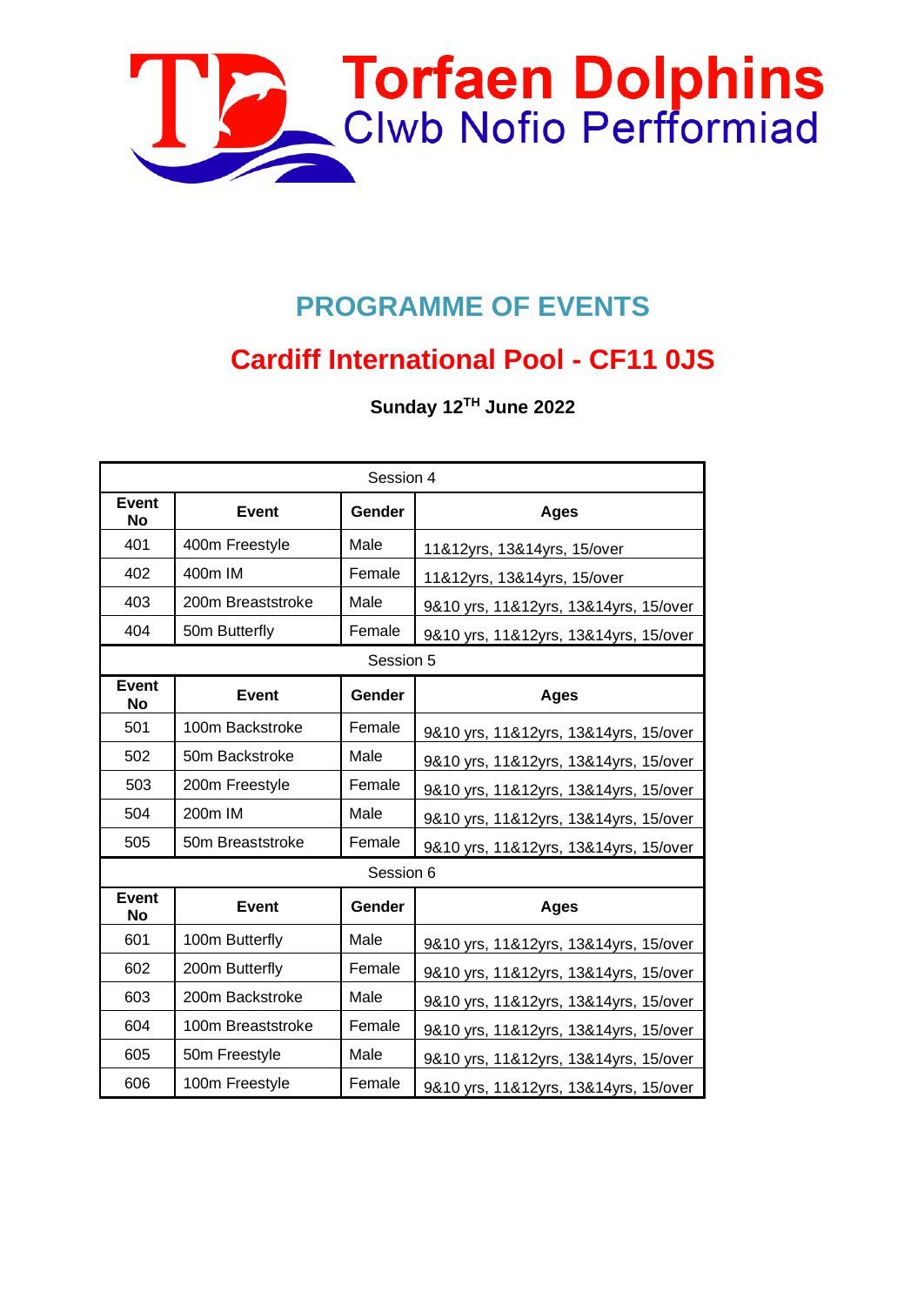

#### **Upper qualifying times – Female**

| Event          |                    | 9/10    | 11 | 11/12   | 13 | 13/14   | $15+$   | 16 | $17+$ |
|----------------|--------------------|---------|----|---------|----|---------|---------|----|-------|
| <b>50 FC</b>   | <b>Slower Than</b> | 33.50   |    | 29.0    |    | 28.00   | 26.74   |    |       |
| 100 FC         | Slower Than        | 1.08.00 |    | 1.02.64 |    | 59.94   | 57.36   |    |       |
| 200 FC         | Slower Than        | 2.23.00 |    | 2.14.88 |    | 2.09.06 | 2.01.85 |    |       |
| 400 FC         | Slower Than        | N/A     |    | 4.43.2  |    | 4.31.06 | 4.21.59 |    |       |
| 50 BC          | <b>Slower Than</b> | 39.00   |    | 34.50   |    | 32.50   | 30.00   |    |       |
| 100 BC         | Slower Than        | 1.19.00 |    | 1.11.3  |    | 1.07.85 | 1.04.26 |    |       |
| 200 BC         | <b>Slower Than</b> | 2.47.00 |    | 2.34.32 |    | 2.26.87 | 2.21.84 |    |       |
| <b>50 BRS</b>  | Slower Than        | 42.00   |    | 38.00   |    | 37.00   | 34.50   |    |       |
| <b>100 BRS</b> | Slower Than        | 1.24.00 |    | 1.19.89 |    | 1.16.96 | 1.12.33 |    |       |
| <b>200 BRS</b> | Slower Than        | 3.05.00 |    | 2.51.67 |    | 2.44.13 | 2.36.74 |    |       |
| 50 Fly         | <b>Slower Than</b> | 37.00   |    | 33.00   |    | 30.50   | 30.00   |    |       |
| <b>100 Fly</b> | Slower Than        | 1:16.00 |    | 1.09.28 |    | 1.05.25 | 1.03.43 |    |       |
| <b>200 Fly</b> | Slower Than        | 2.40.00 |    | 2.35.79 |    | 2.24.06 | 2.20.60 |    |       |
| 200 IM         | Slower Than        | 2.41.00 |    | 2.31.56 |    | 2.25.02 | 2.21.29 |    |       |
| 400 IM         | <b>Slower Than</b> | N/A     |    | 5.20.72 |    | 5.06.73 | 4.55.71 |    |       |

Swimmers must not have swum faster than the above times in the preceding 12 months. Random checks will be made on ASA rankings & entries rejected where necessary.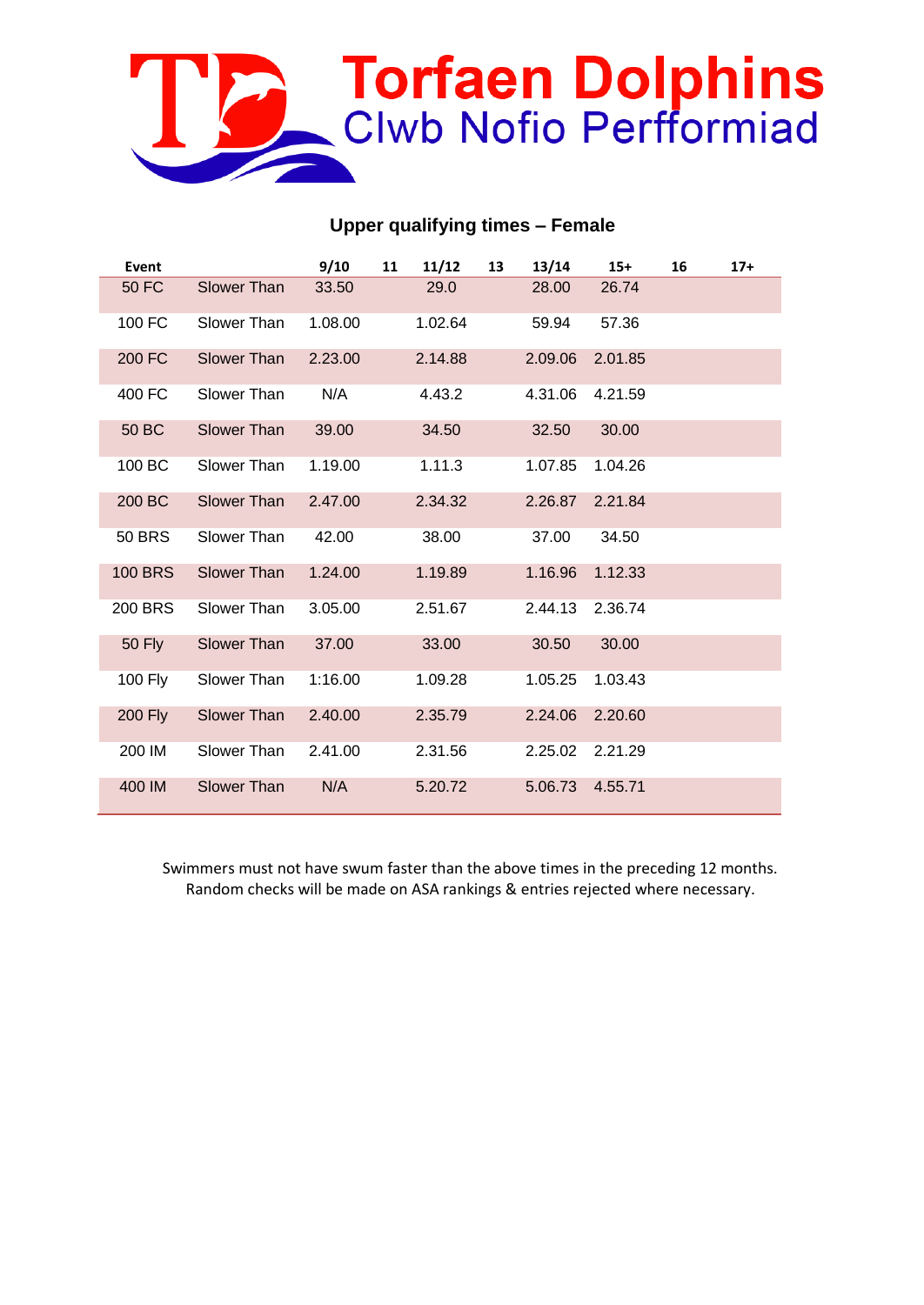

#### **Upper qualifying times – Male**

| Event          |             | 9/10    | 11 | 11/12   | 13 | 13/14   | $15+$   | 16 | $17+$ |
|----------------|-------------|---------|----|---------|----|---------|---------|----|-------|
| <b>50 FC</b>   | Slower Than | 33.00   |    | 28.50   |    | 25.70   | 24.13   |    |       |
| 100 FC         | Slower Than | 1.06.00 |    | 1.00.99 |    | 55.67   | 53.21   |    |       |
| 200 FC         | Slower Than | 2.21.00 |    | 2.10.32 |    | 1.59.22 | 1.54.32 |    |       |
| 400 FC         | Slower Than | N/A     |    | 4.39.12 |    | 4.16.81 | 4.00.58 |    |       |
| 50 BC          | Slower Than | 37.50   |    | 33.50   |    | 30.00   | 28.00   |    |       |
| 100 BC         | Slower Than | 1:16.00 |    | 1.09.38 |    | 1.02.73 | 59.03   |    |       |
| 200 BC         | Slower Than | 2.35.00 |    | 2.26.52 |    | 2.11.15 | 2.06.45 |    |       |
| <b>50 BRS</b>  | Slower Than | 40.00   |    | 37.00   |    | 33.5    | 29.5    |    |       |
| <b>100 BRS</b> | Slower Than | 1.26.00 |    | 1.17.19 |    | 1.10.94 | 1.04.36 |    |       |
| <b>200 BRS</b> | Slower Than | 2.58.00 |    | 2.51.32 |    | 2.34.76 | 2.21.95 |    |       |
| <b>50 FLY</b>  | Slower Than | 36.00   |    | 31.00   |    | 28.00   | 26.00   |    |       |
| 100 FLY        | Slower Than | 1:13.00 |    | 1.08.00 |    | 1.00.18 | 56.19   |    |       |
| 200 FLY        | Slower Than | 2.37.00 |    | 2.30.61 |    | 2.15.60 | 2.04.07 |    |       |
| 200 IM         | Slower Than | 2.37.00 |    | 2.32.92 |    | 2.20.07 | 2.12.22 |    |       |
| 400 IM         | Slower Than | N/A     |    | 5.18.28 |    | 4.52.36 | 4.34.81 |    |       |

Swimmers must not have swum faster than the above times in the preceding 12 months. Random checks will be made on ASA rankings & entries rejected where necessary.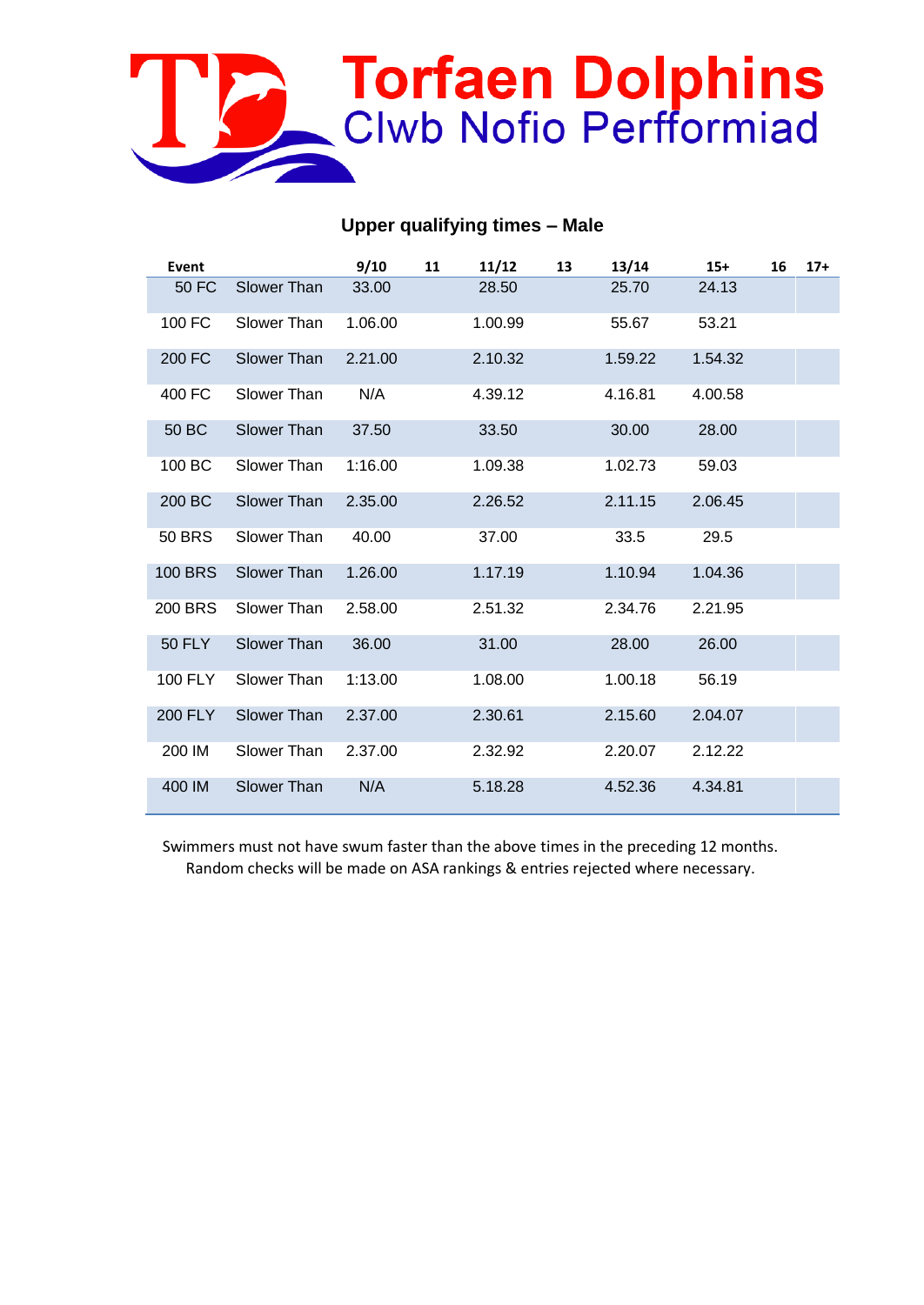

#### **Level 3 Open Meet – Promoters conditions**

- 1. The Hy-Tek Team Manager Lite application and instructions can be downloaded free of charge from [www.hy-tekltd.com/downloads](http://www.hy-tekltd.com/downloads)
- 2. The meet will be held under ASA Laws and ASA Technical Rules and has been Licensed Level 3. .
- 3. Cut off times will be applied to all events. Entries of 6 or more swimmers from the same Club must be made electronically (HY Tek). Entries of 5 or less swimmers from the same club may be made using the official meet entry form. Entries (including summary and cheque) must reach the Meet Secretary by the closing date – No late entries will be accepted.
- 4. All competitors must be members of an affiliated club, registered Category 2 with the ASA and may compete in the name of one club only.
- 5. The promoter reserves the right to accept or reject entries and also restrict entries in order to complete the meet within the time available. If the meet is oversubscribed, entries will be accepted on a first come first served basis, allowing for an equal balance of swimmers across the age groups
- 6. As soon as possible after the closing date, club list sheets will be emailed to club secretary for accepted entries, together with any information in respect of entries not accepted. All refunds will be made 'en block' to the club submitting the entries, these will be sent by post or available for collection by Clubs on the day.
- 7. Incorrect or incomplete entries will be rejected. There will be no refunds for withdrawals after the closing date.
- 8. The age groups are: 9&10, 11&12, 13&14, 15 and over ages as at the last day of the meet
- 9. The pool is 50m and the meet will be swum long course. Anti-wave devices will be in place and electronic timing/placing will be used.
- 10. Weekend Event programme will be available and there is an entry fee for adult spectators.
- 11. Entries and results for this meet will be held on computer. As required by the Data Protection Act 1998 submission of entries implies consent to the holding of personal information on computer. These details may be made public before, during or after the meet.
- 12. The one start rule will be in operation during this event.
- 13. The meet will be run without cards. Heats will be pre-seeded.
- 14. Swimmers should report to the competitors' stewards' eight heats prior to their own. In events of 200m or over this drops to 6 heats before.
- 15. All events are HDW..
- 16. In accordance with recommendations of the ASA child protection policy, any person wishing to use video, zoom or close range photography, including mobile phones that have photographic capabilities should first register their details at the spectator entrance.
- 17. Neither the promoter or Cardiff International Pool accept any liability for any loss or damage to personal belongings.
- 18. Should it be necessary to cancel the meet, for reasons beyond the control of the promoter, refunds will not apply once the meet has commenced. Prior to commencement refunds may apply at the promoters discretion.
- 19. Any swimmer breaking these conditions will be liable to disqualification from any or all events.
- 20. There will be medals in every event for the first three overall swimmers in each age group i.e. 9/10, 11/12 etc. Any disqualified swimmer will not receive awards.
- 21. Awards will be made to the top boy and top girl swimmer using a points system based on swimmers achieving 1 to 10<sup>th</sup> places in each event
- 22. Refunds will also be given for medical reasons on production of a Doctor's note only.
- 23. The promoters reserve the right to refuse admission to any competitor or spectator.
- 24. Coaches Passes will not be sold on the day. No pass no admission to poolside
- 25. Entry times shall be converted at the time of entry by the clubs to 50m Pool times. All times submitted must be truthful and correct as define by the ASA Code of Conduct. Entry times may be checked against ASA rankings.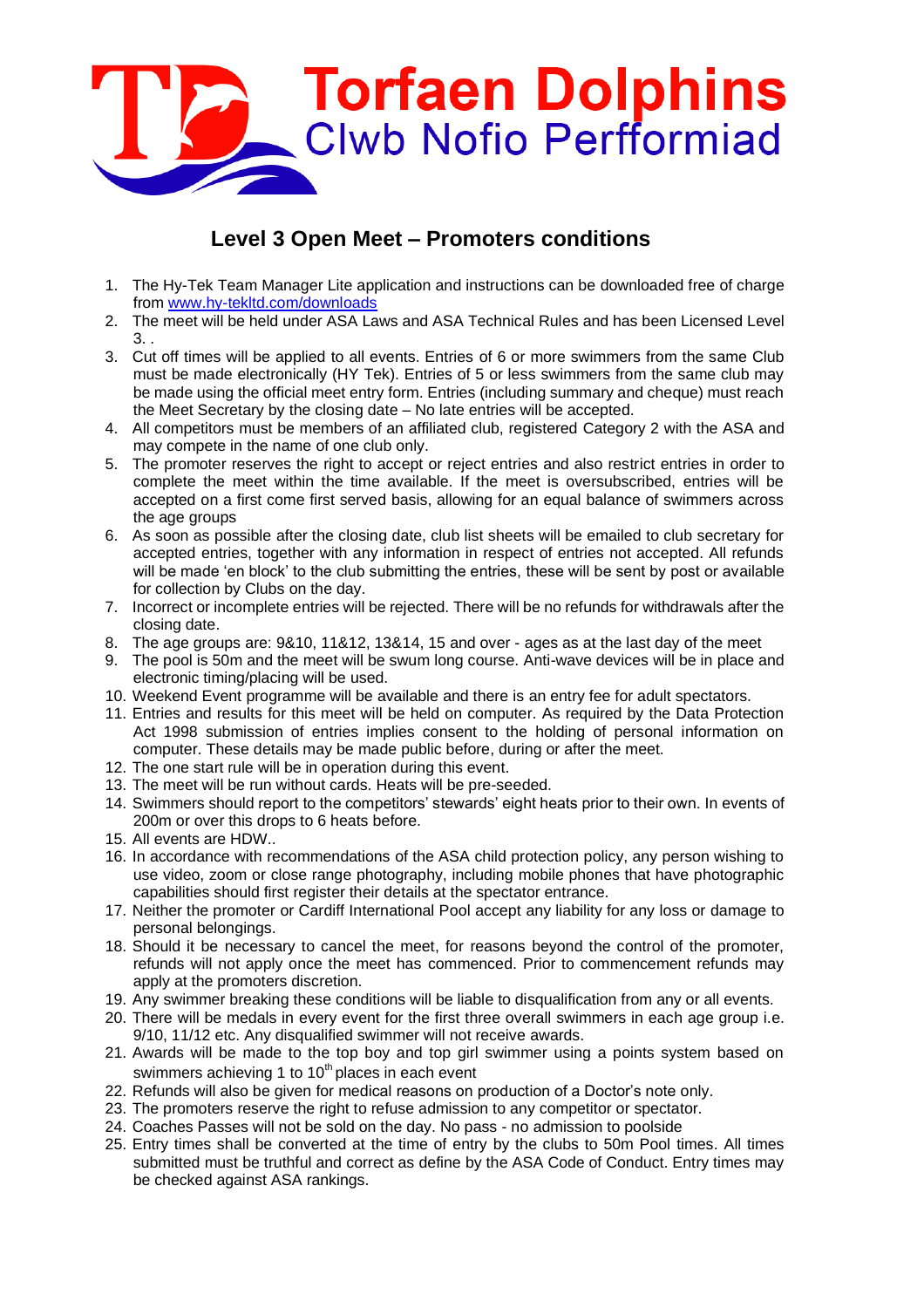

- 26. Over the top starts may be used at the promoter's discretion.
- 27. The organisers reserve the right to allow entries on the weekend of the Meet subject to availability and time.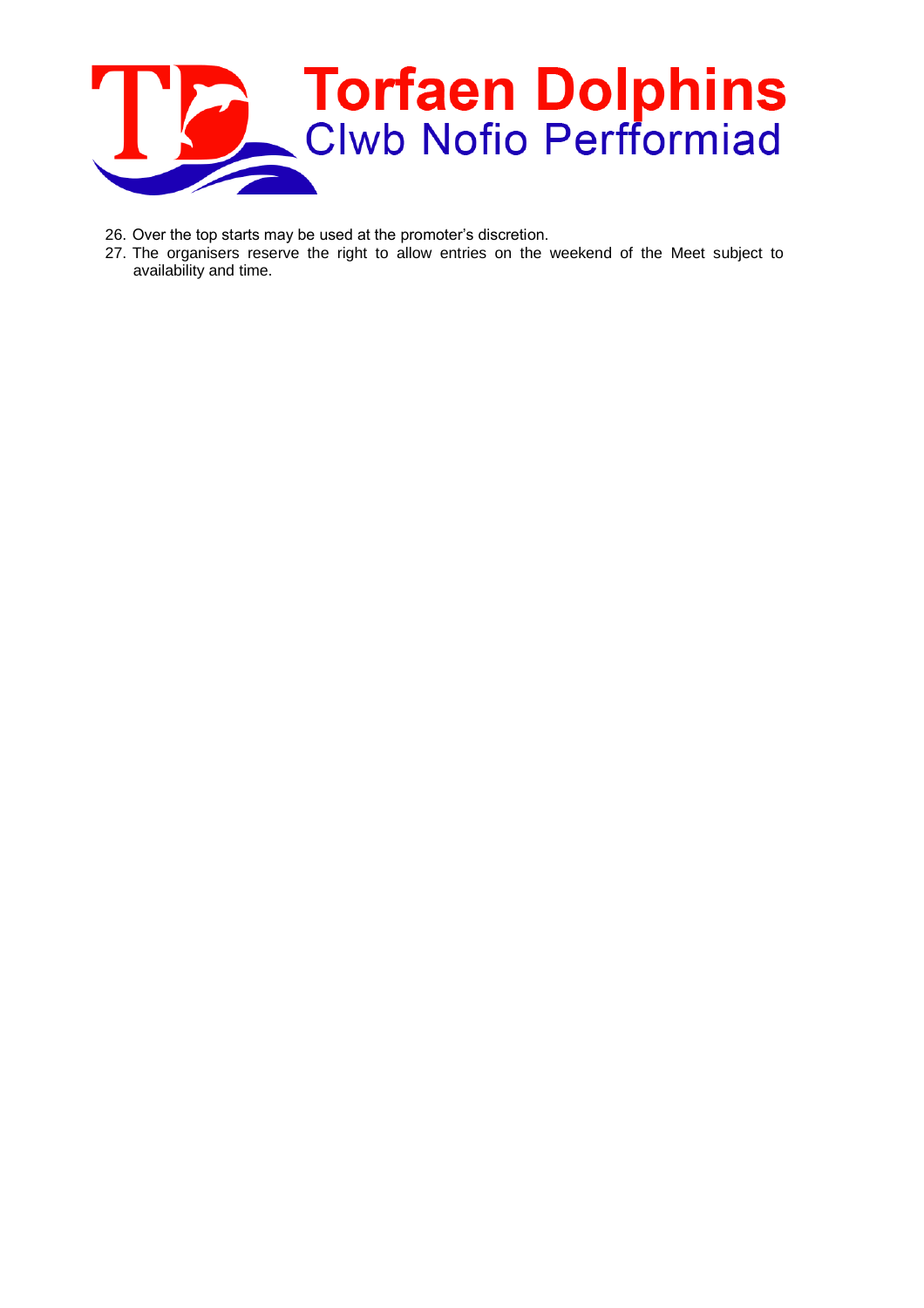

#### **Long Course Open Meet Entry Form**

| Name:             | Club:                                             |  |  |  |  |  |
|-------------------|---------------------------------------------------|--|--|--|--|--|
| Male/Female D.O.B | <b>Age at (last day of Meet)</b><br><b>ASA No</b> |  |  |  |  |  |

Total number of entries  $@E8.50 = No:$  Total £'s:

**Note:** This form should be completed for each individual swimmer where Hy-Tek files are not available and less than 6 swimmers are being entered. Entry forms should be sent with a completed payment form as per the payment form instruction.

|                 |                   | Session 1 |                   |
|-----------------|-------------------|-----------|-------------------|
| <b>Event No</b> | Event             | Gender    | <b>Entry Time</b> |
| 101             | 400m Freestyle    | Female    |                   |
| 102             | 400m IM           | Male      |                   |
| 103             | 200m Breaststroke | Female    |                   |
| 104             | 50m Butterfly     | Male      |                   |
|                 |                   | Session 2 |                   |
| <b>Event No</b> | Event             | Gender    | <b>Entry Time</b> |
| 201             | 100m Backstroke   | Male      |                   |
| 202             | 50m Backstroke    | Female    |                   |
| 203             | 200m Freestyle    | Male      |                   |
| 204             | 200m IM           | Female    |                   |
| 205             | 50m Breaststroke  | Male      |                   |
|                 |                   | Session 3 |                   |
| <b>Event No</b> | Event             | Gender    | <b>Entry Time</b> |
| 301             | 100m Butterfly    | Female    |                   |
| 302             | 200m Butterfly    | Male      |                   |
| 303             | 200m Backstroke   | Female    |                   |
| 304             | 100m Breaststroke | Male      |                   |
| 305             | 50m Freestyle     | Female    |                   |
| 306             | 100m Freestyle    | Male      |                   |
|                 |                   | Session 4 |                   |
| <b>Event No</b> | Event             | Gender    | <b>Entry Time</b> |
| 401             | 400m Freestyle    | Male      |                   |
| 402             | 400m IM           | Female    |                   |
| 403             | 200m Breaststroke | Male      |                   |
| 404             | 50m Butterfly     | Female    |                   |
|                 |                   | Session 5 |                   |
| <b>Event No</b> | Event             | Gender    | <b>Entry Time</b> |
| 501             | 100m Backstroke   | Female    |                   |
| 502             | 50m Backstroke    | Male      |                   |
| 503             | 200m Freestyle    | Female    |                   |
| 504             | 200m IM           | Male      |                   |
| 505             | 50m Breaststroke  | Female    |                   |
|                 |                   | Session 6 |                   |
| <b>Event No</b> | Event             | Gender    | <b>Entry Time</b> |
| 601             | 100m Butterfly    | Male      |                   |
| 602             | 200m Butterfly    | Female    |                   |
| 603             | 200m Backstroke   | Male      |                   |
| 604             | 100m Breaststroke | Female    |                   |
| 605             | 50m Freestyle     | Male      |                   |
| 606             | 100m Freestyle    | Female    |                   |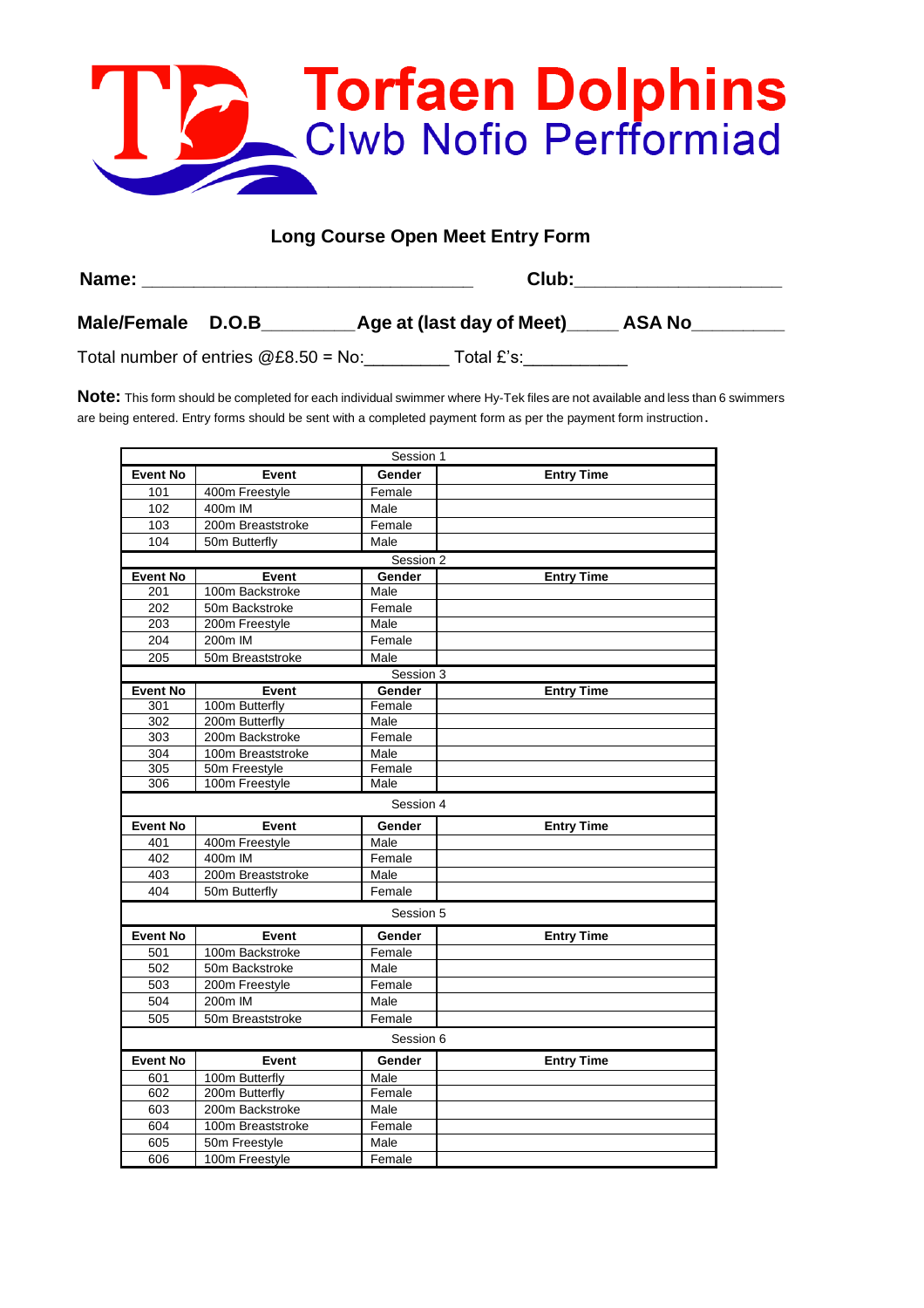

#### **PAYMENT FORM**

| <b>Club</b>                                    |                                                                                                                                                                                                                             |  |
|------------------------------------------------|-----------------------------------------------------------------------------------------------------------------------------------------------------------------------------------------------------------------------------|--|
| <b>Contact</b><br><b>Address</b>               |                                                                                                                                                                                                                             |  |
|                                                |                                                                                                                                                                                                                             |  |
|                                                |                                                                                                                                                                                                                             |  |
|                                                |                                                                                                                                                                                                                             |  |
| Tel:                                           |                                                                                                                                                                                                                             |  |
| <b>E-Mail</b>                                  |                                                                                                                                                                                                                             |  |
|                                                |                                                                                                                                                                                                                             |  |
|                                                | Total Cost of Entries @ £8.50 each £___________________                                                                                                                                                                     |  |
| refreshment)                                   | Total Cost of Coaches Passes @ £10.00 each _______________(includes                                                                                                                                                         |  |
|                                                |                                                                                                                                                                                                                             |  |
| <b>Torfaen Dolphins</b><br>Sort code: 40-34-10 | Payment can be made by BACS transfer. Please send payments to:<br>Account Number: 71270532<br>Please ensure you put TDLC & 'club name' as the reference, for<br>individuals please put TDLC & 'swimmers name' as reference. |  |

Please e-mail completed summary form, Hy-Tek files and reports (fees and event entries) to [competition@torfaendolphins.com](mailto:competition@torfaendolphins.com)